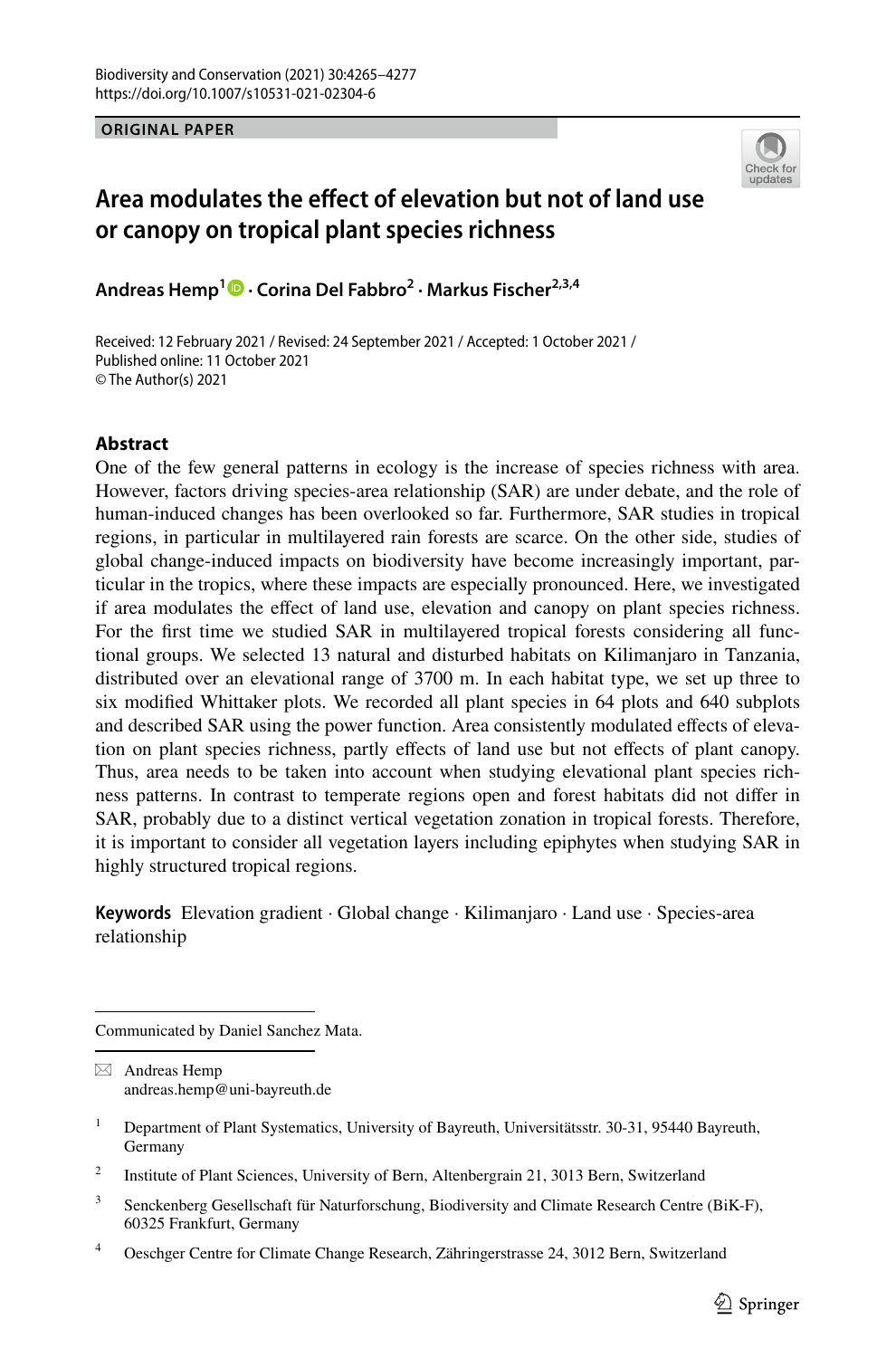### **Introduction**

A fundamental goal in ecology is describing and explaining the distribution and abundance of species on earth (Gaston [2000\)](#page-11-0). One of the few very well documented species richness patterns is the species-area relationship (SAR) (Rosenzweig [1995](#page-12-0)). It describes the overall diversity and turnover between small and larger areas and thus allows quantifying and comparing the spatial distribution of species (Connor and McCoy [1979;](#page-11-1) Drakare et al. [2006;](#page-11-2) Cencini et al. [2012\)](#page-11-3). It can also be useful to predict species and habitat loss and a reduction of speciation in response to global environmental change (Rosenzweig [2001;](#page-12-1) Thomas et al. [2004\)](#page-12-2).

When studying species-area relationships the perpetual observation is that species richness increases with area. This holds true for all continents (Storch et al. [2012](#page-12-3)), for all types of taxa (Lomolino [2000](#page-11-4); Storch et al. [2012;](#page-12-3) Patino et al. [2014](#page-12-4)) and for all spatial scales (Crawley and Harral [2001\)](#page-11-5).

There are neutral, ecological and sampling-related explanations for the constantly observed increase of species richness with area. The underlying idea of the neutral model is that greater areas have lower extinction and higher immigration and speciation rates and thus harbor a greater number of species than smaller areas (MacArthur and Wilson [1963;](#page-11-6) Hubbell [2001\)](#page-11-7). The ecological explanations involve environmental heterogeneity, i.e. the fact that larger areas include more habitats, as well as spatial aggregation and segregation of species (Rosenzweig [1995](#page-12-0); Crawley and Harral [2001](#page-11-5)). Finally, sampling-related explanations argue that in larger areas rare species are more likely recorded than in smaller areas due to the higher number of individual plants (Connor and McCoy [1979;](#page-11-1) Rosenzweig [1995\)](#page-12-0).

The frst mathematical description of the SAR was proposed nearly a hundred years ago: the power function model (Arrhenius [1921\)](#page-11-8). Up to date, this model is the most frequently used and considered best to describe species-area curves (Drakare et al. [2006;](#page-11-2) Dengler [2009\)](#page-11-9). It states that the number of species (S) equals a constant c multiplied by area (A) to the power of another constant z. The two parameters in this model, c and z, correspond to the intercept and slope of the linearized version of this function, respectively. While the biological interpretation of the intercept is the average species richness (alpha diversity) in one unit of area, the slope represents the rate of species accumulation (beta diversity) (MacArthur [1965;](#page-11-10) Connor and McCoy [1979](#page-11-1)).

According to the neutral model, the slope of the species-area curve only depends on geographical isolation of a region (MacArthur and Wilson [1967\)](#page-11-11) and is expected to approximate 0.25 (Preston [1962\)](#page-12-5). However, there is large spatial variation of slopes within regions (Williamson [2003;](#page-12-6) Manne et al. [2007\)](#page-11-12), which cannot be explained by purely neutral models. A number of possible factors have been studied to explain this variation. Relevant plant specifc factors include dispersal ability (Patino et al. [2014](#page-12-4)), functional group (Qiao et al. [2012](#page-12-7)), plant origin (Hulme [2008](#page-11-13)) and organism size (Azovsky [2002\)](#page-11-14). But also local population size (Drakare et al. [2006\)](#page-11-2), spatial aggregation and distribution of species and individuals (Connor and McCoy [1979;](#page-11-1) Plotkin et al. [2000](#page-12-8); Tjorve et al. [2008\)](#page-12-9), as well as habitat type and diversity (Connor and McCoy [1979](#page-11-1); Drakare et al. [2006](#page-11-2)), latitude (Drakare et al. [2006\)](#page-11-2), spatial scale (Crawley and Harral [2001](#page-11-5)) and methodology (Williamson [2003\)](#page-12-6) can afect the rate of species accumulation. However, some factors driving SARs are still controversial and heavily debated (Harte et al. [2008](#page-11-15); Sizling et al. [2011](#page-12-10)).

In a time of global change, it is increasingly important to study how human-induced changes afect species richness patterns. Land use and climate change, which can best be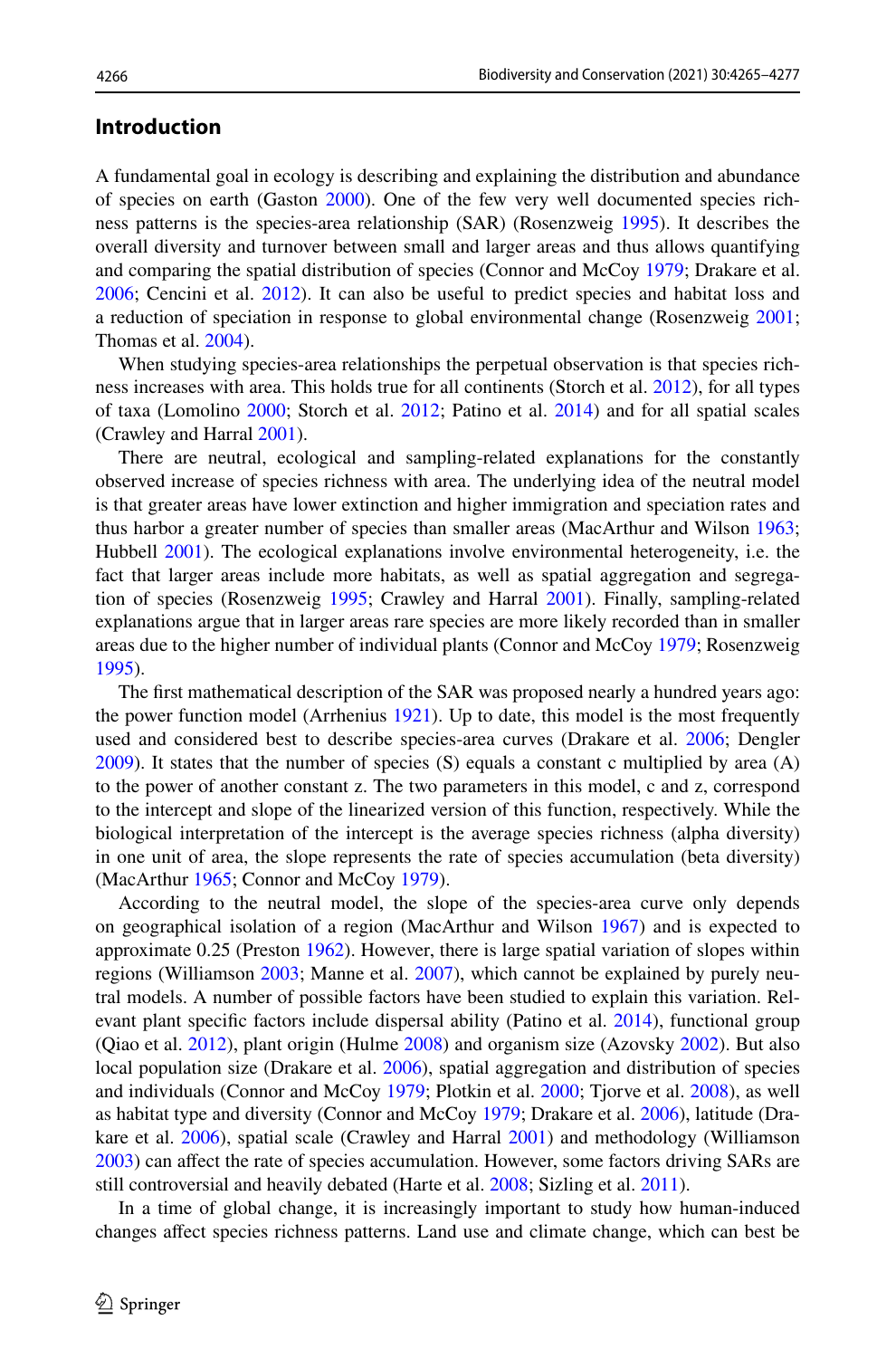studied along elevational gradients (Körner [2021\)](#page-11-16), have been identifed as the major drivers of biodiversity changes (Sala et al. [2000](#page-12-11)). When studying land use and elevational efects on species richness patterns, it is crucial to understand potential area efects. If area modulates the efects of land use and elevation, area needs to be accounted for when interpreting results (Connor and McCoy [1979\)](#page-11-1). However, to our knowledge it has not been investigated yet how land use afects SAR, and also the efect of elevational gradients on SAR has hardly been studied nor were such studies undertaken in multilayered tropical forests.

One of the few factors interacting with area that is usually considered by botanists is organism size. For vegetation records, botanists tend to choose larger plots in forests than in open canopy habitats as mean individual size in forest plots is larger (Mueller-Dombois and Ellenberg [1974;](#page-11-17) Dierschke [1994](#page-11-18)). However, so far only a few studies tested whether open- and closed-canopy habitats systematically difer in SAR (e.g. Dolnik and Breuer [2008\)](#page-11-19), but no in complex tropical ecosystems thus justifying diferent treatment of such habitats.

In this study, we investigated if area modulates the effect of land use, elevation and canopy on plant species richness on Kilimanjaro using modifed Whittaker plots. Kilimanjaro with its altitudinal range of 5000 m has a long history of land use and harbors a great variety of habitats (Hemp [2005](#page-11-20), [2006a](#page-11-21)) ranging from uni-layered low-stature to complex multilayered systems with a high upper canopy harboring the tallest trees of Africa (Hemp et al. [2017\)](#page-11-22). Therefore, it can be considered a model system to study efects of land use, habitat, elevation and canopy on SARs. We expected increasing land use intensity and elevation to decrease species richness and decelerate species accumulation due to more homogeneous habitat conditions and a higher number of annual species, i.e. species with higher dispersal ability. We expected a higher species accumulation rate for closed-canopy habitats since mean individual size is larger in such habitats and thus less individuals ft into a given area than in open-canopy habitats.

### **Methods**

### **Study area**

Kilimanjaro is located in Tanzania, 300 km south of the equator on the border to Kenya. It is a dormant volcano with a diameter of 90 km and the highest mountain of Africa (5895 m a.s.l.). Due to its large altitudinal range of over 5000 m, Kilimanjaro harbors a great variety of habitats and vegetation belts. There are six main vegetation zones: the savanna  $(700-1100 \text{ m a.s.}$ .), the sub- and lower montane zone  $(1100-2100 \text{ m a.s.}$ .), the middle montane zone (2100–2800 m a.s.l.), the upper montane zone (2800–3200 m a.s.l.), the subalpine zone (3200–4000 m a.s.l.) and the alpine zone (4000–4600 m a.s.l.) (Hemp  $2006a$ , [2006b\)](#page-11-23). In the lower vegetation zones, anthropogenic land use has considerably reduced the natural vegetation. Generally, natural habitats below 1800 m are much reduced due to crop and fodder production while the ones above are afected by logging and burning. In the colline zone, natural savanna woodlands consisting of a grass layer and trees such as Acacia and Terminalia have been converted into maize felds for food production. In the sub- and lower montane zone, natural forest has been removed in most places in favor of commercial cofee plantations, mown grasslands and traditional agroforestry systems (Chagga homegardens, Hemp [2006c](#page-11-24)). In the middle montane zone, natural Ocotea usambarensis forests have been selectively logged until 1984 (Agrawala et al. [2003](#page-10-0)). In the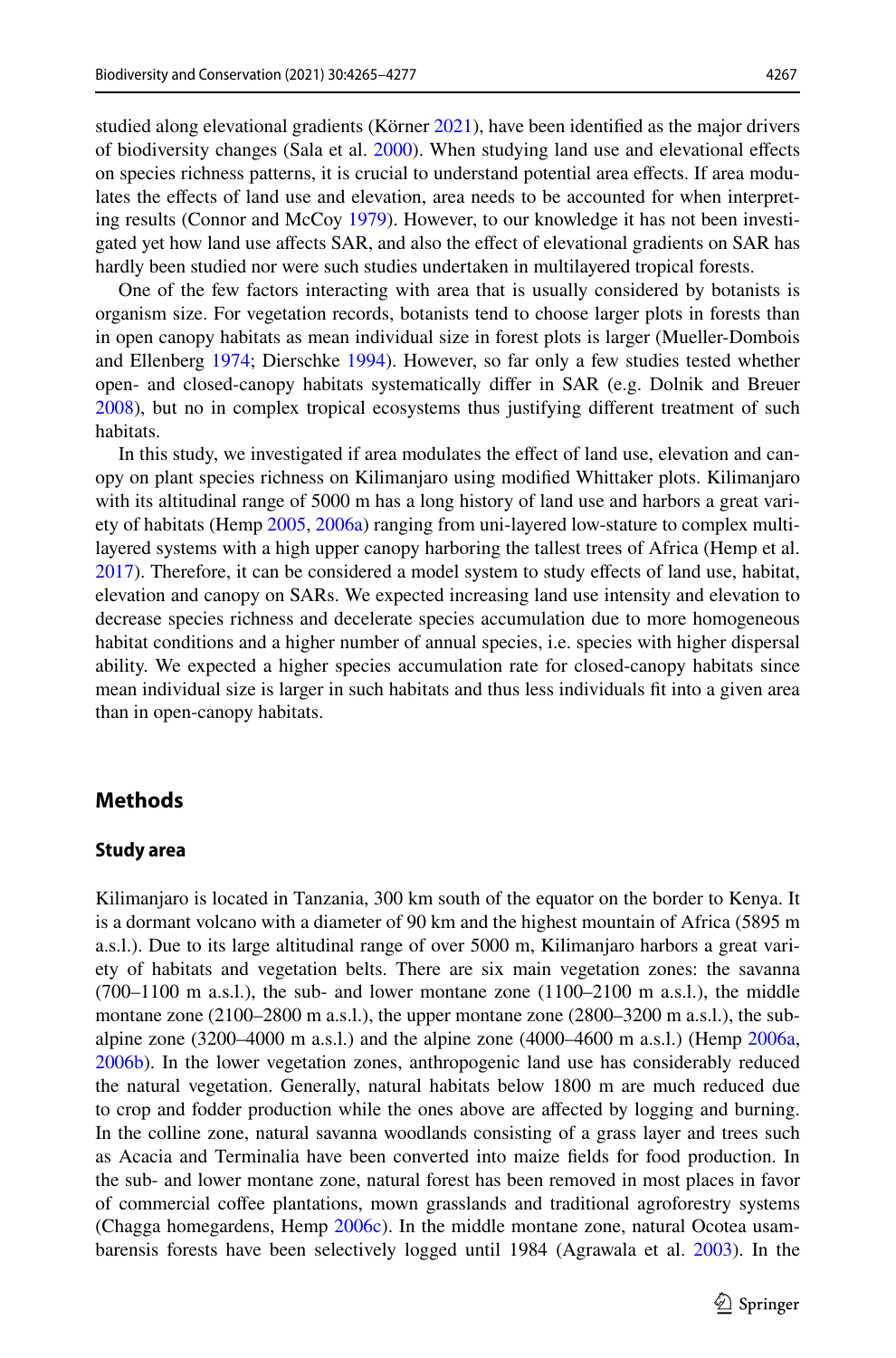upper montane zone, fres disturb the natural Podocarpus latifolius forest, which is then recolonized by fre-tolerant Erica excelsa trees (Hemp and Beck [2001\)](#page-11-25). Likewise, the natural Erica trimera forest in the sub alpine zone is disturbed by fres. Only the natural alpine Helichrysum vegetation is still unafected by human activity besides gentle tourism (Hemp [2008\)](#page-11-26).

The climate on Kilimanjaro is typically tropical equatorial and depends on elevation. Mean annual temperature decreases linearly from  $24 \text{ °C}$  in the savanna at 700 m a.s.l. to−7 °C at the top, while annual precipitation shows a hump-shaped pattern, peaking at  $2200$  m in the montane forest belt (Hemp  $2006a$ ). Due to wind exposure from the Indian Ocean, the southern and eastern slopes are wetter than the northern and western slopes (Hemp [2006a\)](#page-11-21).

### **Site selection and study design**

We used the permanent study plots of the DFG-Research Unit "Kilimanjaro ecosystems under global change: Linking biodiversity, biotic interactions and biogeochemical ecosystem processes (KiLi)," which cover all main natural and human-modifed habitat types across the elevational gradient on Mt. Kilimanjaro ([https://www.kilimanjaro.biozentrum.](https://www.kilimanjaro.biozentrum.uni-wuerzburg.de/) [uni-wuerzburg.de/\)](https://www.kilimanjaro.biozentrum.uni-wuerzburg.de/). The 64 study plots of the KiLi project cover the 13 most important natural and anthropogenically infuenced habitat types on Kilimanjaro occurring in the six main vegetation zones on the southern and eastern slope, where vegetation zonation is stronger and the habitat range wider than on the northern and western slope due to the wetter conditions and the more pronounced climatic and elevational gradient (Hemp [2006a\)](#page-11-21).

Each habitat type is represented by fve replicate plots, with the exception of fre-disturbed and undisturbed *Erica* forests (3 and 4 plots) and cofee plantations and alpine vegetation with 6 plots each, distributed along an east–west and an elevational gradient within each vegetation zone (Table [1\)](#page-3-0). The 64 plots were distributed over fve elevational transects on the southern slope of Mt. Kilimanjaro, covering an elevational gradient from 870 to 4550 m a.s.l. Minimum distance between transects is 12.2 km on the foothills and 4.6 km in the alpine zone, and minimum distance between plots is approximately 300 m. For each site, plot position (latitude, longitude and elevation) was recorded with GPS. For more details see e.g. Rutten et al. [\(2015](#page-12-12)). Moreover, for each plot, mean annual temperature was obtained from in-situ measures by temperature loggers (data logger DK320, Driesen and Kern GmbH, Bad Bramstedt, Germany) and mean annual precipitation was modeled using

| Vegetation zone | Elevation (m a.s.l.) | Natural vegetation           | Anthropogenic land use           |  |  |
|-----------------|----------------------|------------------------------|----------------------------------|--|--|
| Savanna         | 700-1100             | Savanna (5)                  | Maize field (5)                  |  |  |
| Lower montane   | 1100-2100            | Lower montane forest $(5)$   | Traditional agroforestry (5)     |  |  |
|                 |                      |                              | Grassland (5)                    |  |  |
|                 |                      |                              | Commercial coffee plantation (6) |  |  |
| Montane         | 2100-2800            | Ocotea forest (5)            | Selective logging (5)            |  |  |
| Upper montane   | 2800-3200            | <i>Podocarpus</i> forest (5) | Fires $(5)$                      |  |  |
| Subalpine       | 3200-4000            | <i>Erica</i> forest (4)      | Fires $(3)$                      |  |  |
| Alpine          | 4000-4600            | <i>Helichrysum</i> (6)       |                                  |  |  |

<span id="page-3-0"></span>**Table 1** Habitat types occurring in the six main vegetation zones on Kilimanjaro

The number in brackets indicate the number of sites selected in each habitat type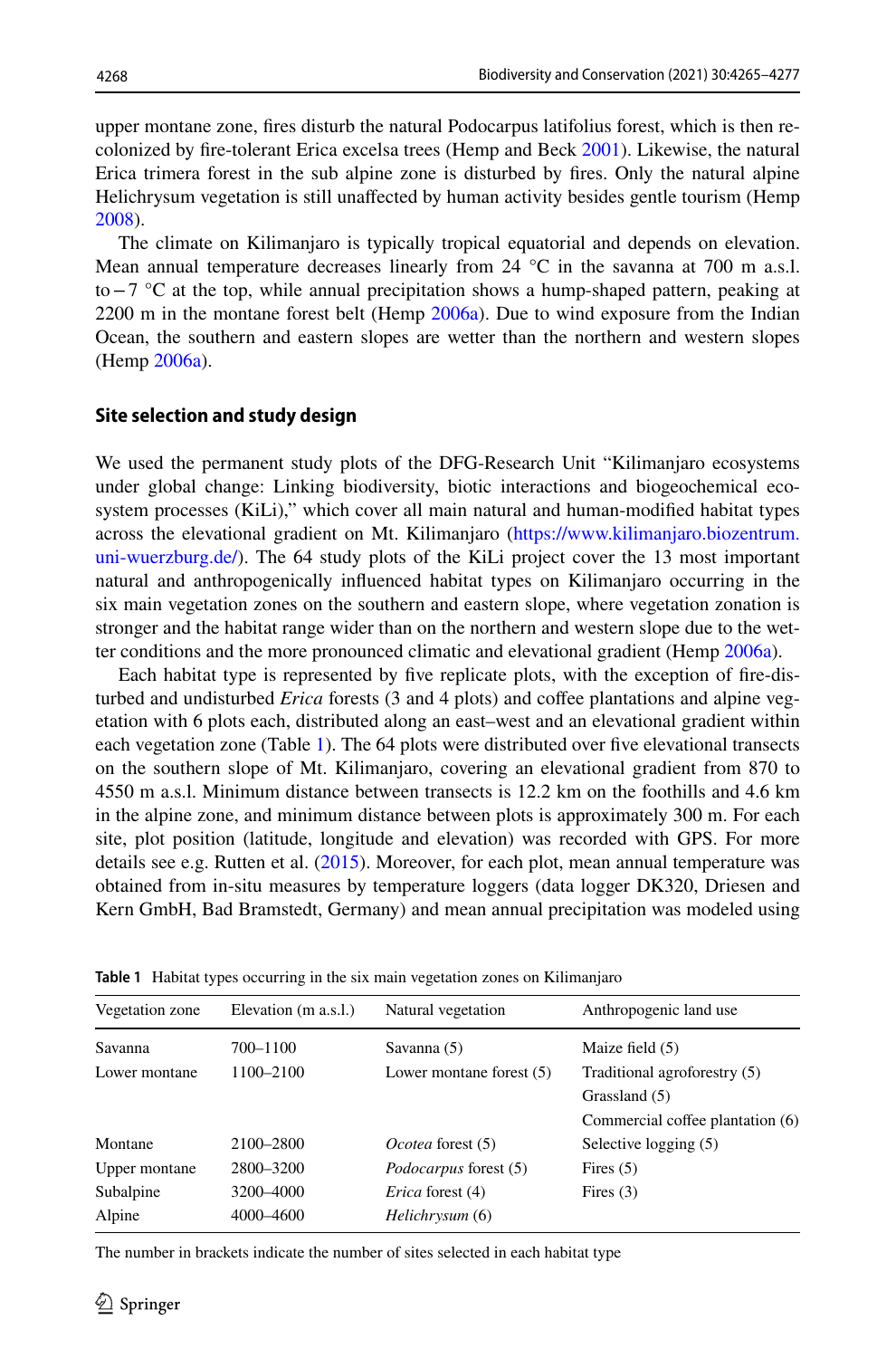long-term observations based on a 15-year dataset from a network rain gauges distributed across the whole mountain (Hemp [2006a;](#page-11-21) Appelhans et al. [2016\)](#page-10-1).

The study was set up between February 2011 and June 2014 in a modifed Whittaker plot design. At each of 64 sites, we established one main plot of  $50 \times 20$  m (= 1000 m<sup>2</sup>) and nine subplots of three sizes  $(1, 10 \text{ and } 100 \text{ m}^2)$  $(1, 10 \text{ and } 100 \text{ m}^2)$  $(1, 10 \text{ and } 100 \text{ m}^2)$  within each main plot (Fig. 1). All subplots were nested in the main plot but not in each other. This independent vegetation sampling design allows assessing plant species richness at multiple scales, which is required for investigating species-area relationships, without the disadvantages associated with other sampling designs such as nested vegetation plot series (Stohlgren et al. [1995;](#page-12-13) Dolnik and Breuer [2008](#page-11-19)). In previous studies using the identical plots we found no spatial autocorrelation between the 64 plots by calculating Moran's I-values (Ferger et al. [2014](#page-11-27), [2017](#page-11-28)).

#### **Measurements and data analysis**

We recorded all vascular plant species in the main plots and all subplots between February 2011 and June 2014 following the method of Braun-Blanquet [\(1964](#page-11-29)). We separately recorded species in the following layers: herb layer  $(< 1$  m tall), shrub layer (woody species,  $1-10$  m tall), tree layer (woody species,  $> 10$  m tall). Additionally, tree and shrub lianas, defned as climbers reaching into the shrub or tree layer, epiphytes on living plants and epiphytes on deadwood were included as separate layers. If plots were newly disturbed (e.g. maize felds were ploughed or vegetation newly cut in grasslands), the vegetation not fully developed during dry seasons and species not determinable, plots were revisited up to four times.

To describe the species-area relationship, we used the power function (Arrhenius [1921;](#page-11-8) Dengler [2009\)](#page-11-9). For each of the 64 SARs, we regressed the log-transformed species richness on log-transformed area. Additionally, we calculated the regression coefficients for annuals and perennials (life duration) separately.

We analyzed the efect of land use on the regression parameter estimates of the SAR (intercept and slope) using analysis of variance with land use as fxed factor. Because altitudinal zones differed in land use types, we analyzed the effect of land use in each altitudinal zone separately. To test the efect of life duration, we additionally included life duration and its interaction with land-use as fxed factors in the model.



<span id="page-4-0"></span>Fig. 1 Modified Whittaker plot design. We established one main plot of  $1000 \text{ m}^2$  at each of 64 sites. Within each main plot, nine subplots of three sizes were placed. **a**  $20 \times 5$  m = 100 m<sup>2</sup>, **b**  $5 \times 2$  m = 10 m<sup>2</sup>, **c**  $2 \times 0.5$  m = 1 m<sup>2</sup>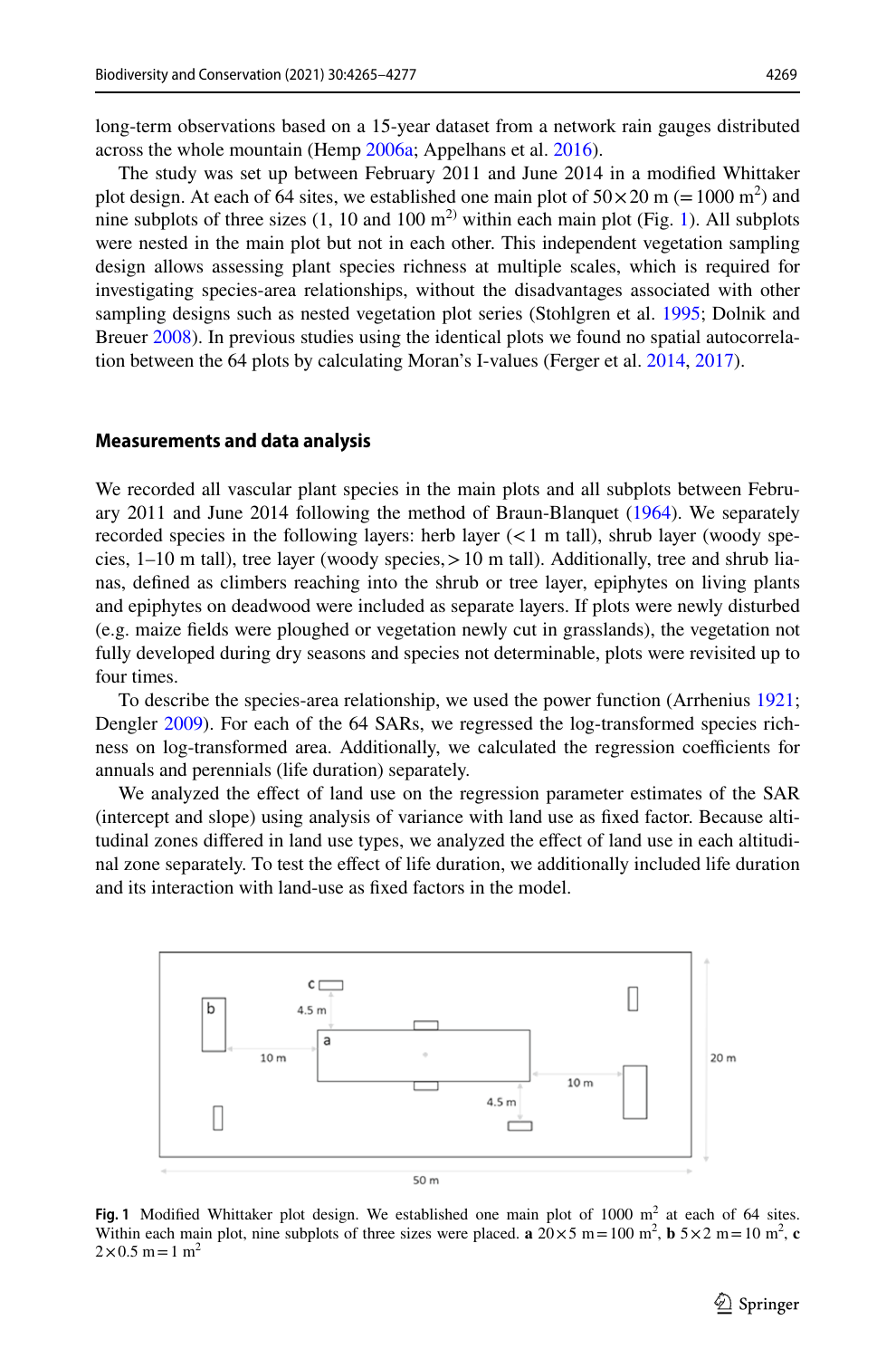We analyzed the effect of elevation on intercept and slope of the SAR in natural habitats using multiple linear regression with backward model selection with the linear and quadratic terms of elevation as initial explanatory variables. The best model was then selected using stepwise backward selection based on AIC and further stepwise reduction based on p-values until only signifcant variables were left. To test whether the parameters of SAR of annuals and perennials diferently changed along elevation, we included life duration and its interactions with the linear and quadratic terms of elevation as initial explanatory variables.

To study whether open and closed canopy sites difer in parameters of the SAR, we measured the leaf area index (LAI) in each main plot and all subplots at ground level using a plant canopy analyzer in combination with a remote 'above canopy' sensor (LAI 2200, LI-COR Bioscience USA, 2011). The 'above canopy' reading was measured at ground level in an open area or forest gap as close to the site as possible and LAI values were calculated using the program FV-2200 (LI-COR Bioscience USA, 2011). Data of these measurements are given in Rutten et al. ([2015\)](#page-12-12), the basic theory behind LAI is described in LI-COR [\(2012](#page-11-30)). We then calculated the mean LAI per site and classifed the canopy of sites with LAI<2 and LAI>2 as open and closed, respectively. This threshold value separated grasslands, savanna vegetation, and alpine Helichysum scrub vegetation from all other vegetation types with a tree layer on our 64 plots on Kilimanjaro. Then, we tested the signifcance of plant canopy on the intercept and slope of SAR using a linear model with plant canopy as explanatory variable. Analyses with LAI as continuous variable yielded closely similar results.

## **Results**

In the 64 sites on Kilimanjaro, we recorded 1014 vascular plant species, 553 of which occurred in natural, and 786 in disturbed habitats. Species richness increased from 336 in the savanna to 568 in the lower montane zone and then decreased to 42 in the alpine zone. The high species richness in the lower montane zone was caused by the three anthropogenic land use types, which harbored 90% of unique species, while the natural vegetation consisted of 71% of unique species. In the other vegetation zones, disturbed habitats contained 30–48% of unique species, while natural habitats harbored 15 (montane)–56% (savanna).

Values of the regression coefficient (adjusted  $\mathbb{R}^2$ ) of the species-area curves calculated as power function for total species richness for all Whittaker plots ranged from 0.41  $(F_{1,8}=7.3, p<0.05)$  to 0.96  $(F_{1,8}=201.99, p<0.001)$  with a mean of 0.82. The intercepts of the SAR ranged from 0.84 to 2.78, while the slopes ranged from 0.14 to 0.39.

Land use and disturbance afected intercept and slope of SAR in two vegetation zones (Fig. [2](#page-6-0)). The intercept of SAR in the subalpine zone was smaller in natural than in disturbed habitats, while in the lower montane belt it did not difer between natural and disturbed habitats, but was smaller in agroforestry systems than in grasslands. The efect of land use on the intercept was modulated by life duration in three zones (Table S1, Fig. S1). In the savanna and the subalpine zone, the slope of SAR was steeper in natural than in disturbed habitats (Fig. [2](#page-6-0)). Perennial plants generally showed a steeper slope of SAR compared to annuals, and this efect was modulated by disturbance only in the subalpine zone (Table S1, Fig. S1).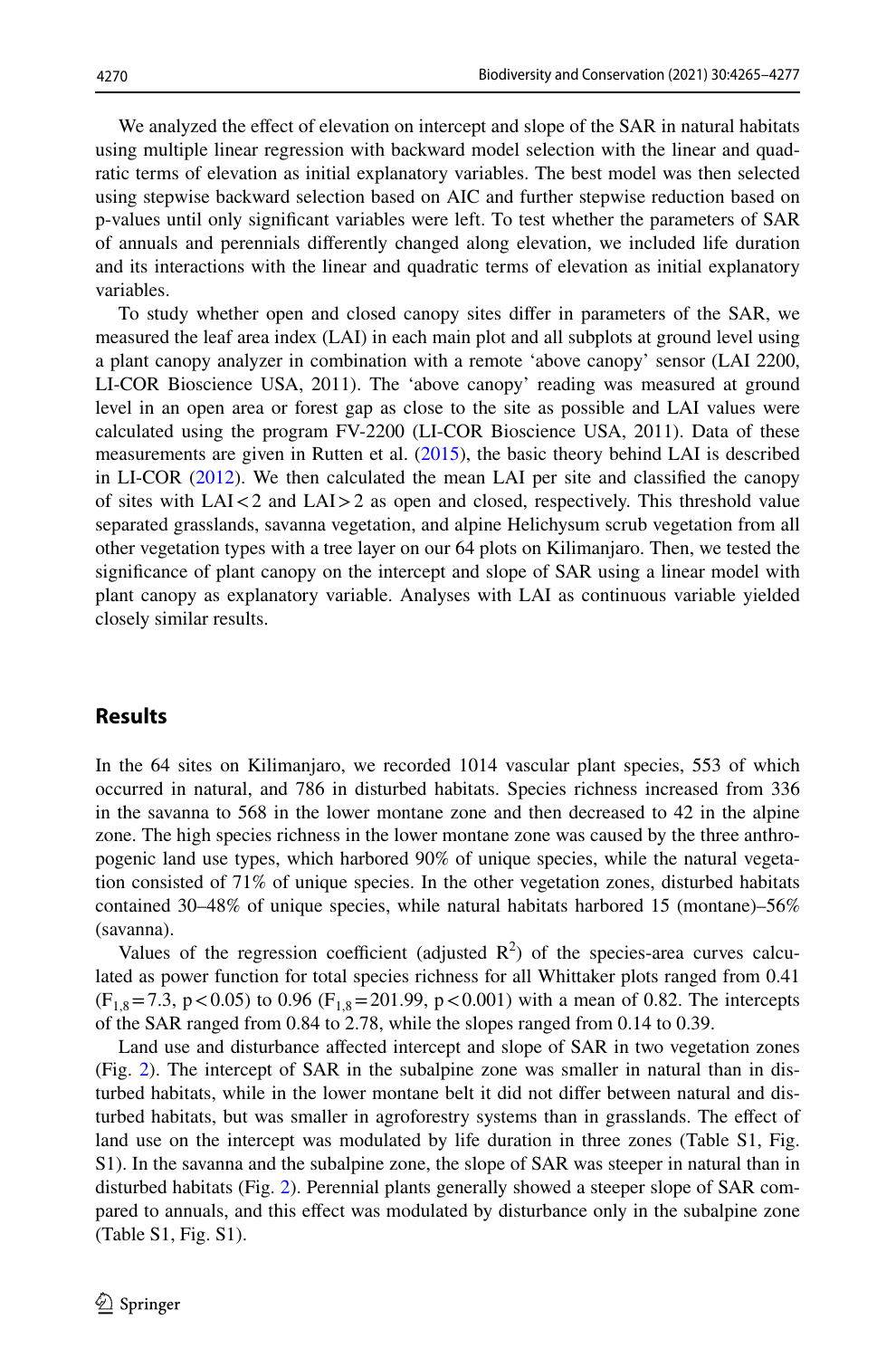

<span id="page-6-0"></span>**Fig. 2** Relationship between plant species richness and area shown as power function for diferent land use types in six altitudinal zones on Kilimanjaro. Dots indicate plant species richness in natural (black) and disturbed (blue) habitats. F-values and levels of significance  $(**p<0.001, **p<0.01, *p<0.05)$  show results from ANOVAs with land use as fxed factor for each altitudinal belt separately. In the lower montane belt, grasslands and agroforestry systems signifcantly difer in intercept of SAR according to Tukey post-hoc test ( $p = 0.03$ )

Elevation signifcantly afected both intercept and slope of the SAR in natural habitats (Table [2\)](#page-7-0). The intercept showed a quadratic decrease with elevation, while the slope decreased linearly (Fig. [3](#page-8-0)a, b). Annual and perennial plants showed diferent change in intercept, but not in slope with elevation (Fig. [3](#page-8-0)c, d). The models with elevation, life duration and their interactions explained most of the data variance for both intercept ( $\mathbb{R}^2$  = 0.9) and slope of SAR as response variable  $(R^2=0.82)$ .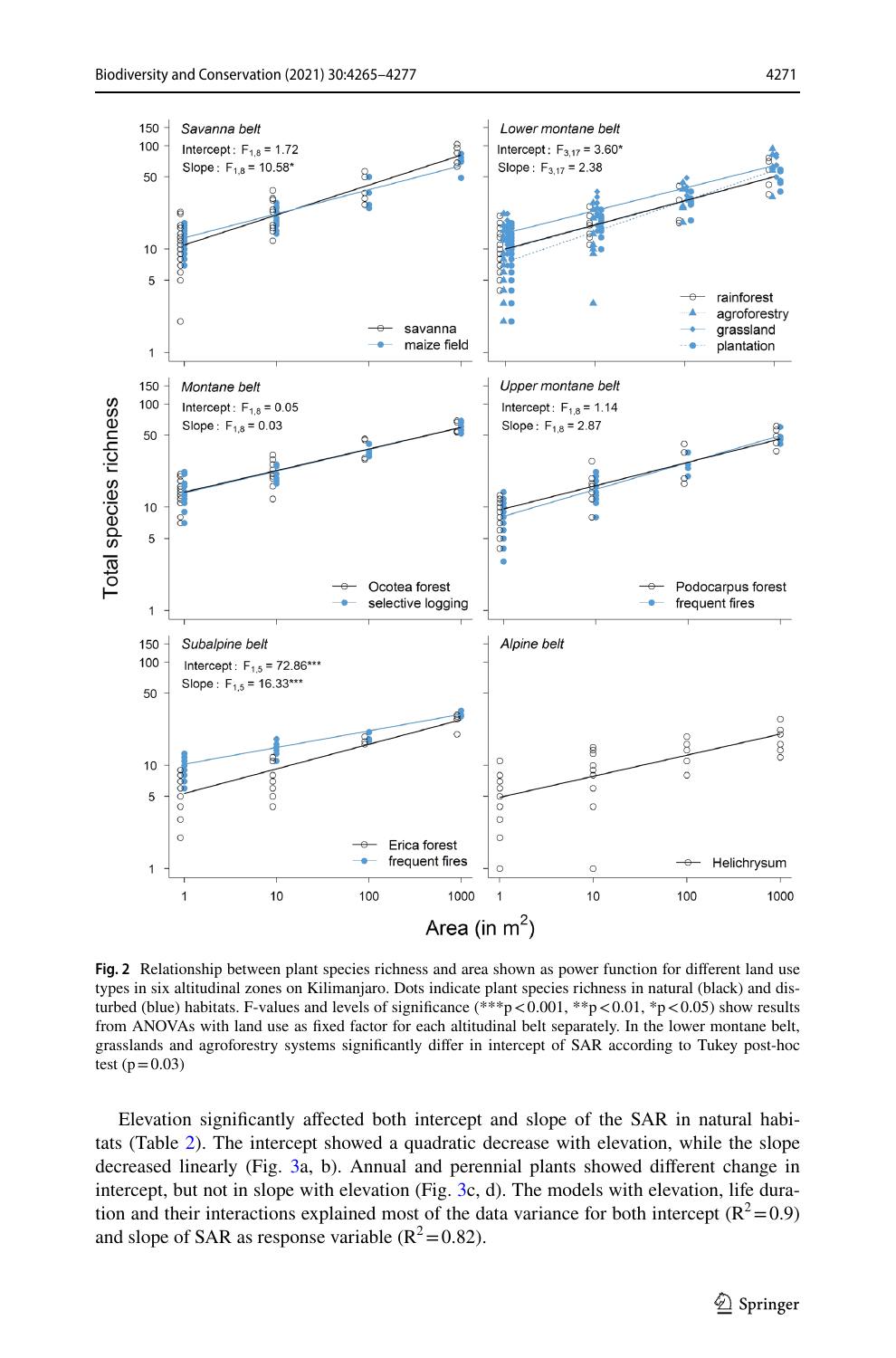|               |                                    | df | Intercept         |     | Slope         |     |
|---------------|------------------------------------|----|-------------------|-----|---------------|-----|
|               |                                    | 1  | $t$ -/ $F$ -value |     | $t$ -/F-value |     |
| All species   | Elevation                          |    | 2.21              | *   | $-3.37$       | **  |
|               | Elevantion <sup>2</sup>            | 1  | $-3.38$           | **  |               |     |
|               | Residual df                        |    | 27                |     | 28            |     |
|               | Adjusted $\mathbb{R}^2$            |    | 0.59              |     | 0.26          |     |
|               | Model F                            |    | 22.21             | *** | 11.36         | **  |
| Life duration | Elevation                          | 1  | $-3.74$           | *** | $-4.19$       | *** |
|               | Elevantion <sup>2</sup>            | 1  | 2.84              | **  | 3.06          | **  |
|               | Life duration (Ld)                 | 1  | 486.68            | *** | 230.15        | *** |
|               | Elevation $\times$ Ld              | 1  | 0.06              |     |               |     |
|               | Elevation <sup>2</sup> $\times$ Ld | 1  | 23.68             | *** |               |     |
|               | Residual df                        |    | 54                |     | 56            |     |
|               | Adjusted $\mathbb{R}^2$            |    | 0.90              |     | 0.82          |     |
|               | Model F                            |    | 111.30            | *** | 92.63         | *** |

<span id="page-7-0"></span>**Table 2** Results of multiple linear regressions with backward model selection to identify variables best explaining the parameters of the species-area curve (power function) in natural habitats on Kilimanjaro calculated for all species and annual and perennial species separately

Shown are t- and F-values for continuous and categorical variables, respectively, as well as levels of signifcance  $(***p<0.001, **p<0.01, *p<0.05)$ 

Plant canopy neither affected intercept nor slope of the SAR (Intercept:  $F_{1,62}=1.30$ ,  $p=0.26$ , slope:  $F_{1,62}=0.80$ ,  $p=0.37$ ).

## **Discussion**

## **Values of SAR coefficients varied widely among plots**

Concurring with previous observations, we found large spatial variation in SAR coefficient values (Williamson [2003](#page-12-6); Manne et al. [2007](#page-11-12)). Species richness per unit of area (intercept of SAR) quadratically decreased with elevation, i.e. geographic isolation, suggesting at least partial suitability of the neutral model. However, the variation in rate of species accumulation (slope of SAR) cannot be explained by a neutral model as we would expect similar slopes in all plots. Also factors that were kept constant in our study like study region, spatial scale or methodology cannot explain this variation. Therefore, plant or environment specific factors must be responsible for the large spatial variation of SAR coefficients.

## **Land use does not systematically afect the species‑area relationship**

Land use and disturbance did not afect the rate of species accumulation consistently. While in three out of five vegetation zones, land use had no effect on species accumulation rate, it had a negative efect in the savanna and the subalpine zone. Life duration of plants is unlikely to have afected this result, as only in the subalpine zone annuals and perennials difered in response to land use. A more parsimonious explanation is habitat heterogeneity (Rosenzweig [1992](#page-12-14)). Only in the savanna and subalpine zones conditions were more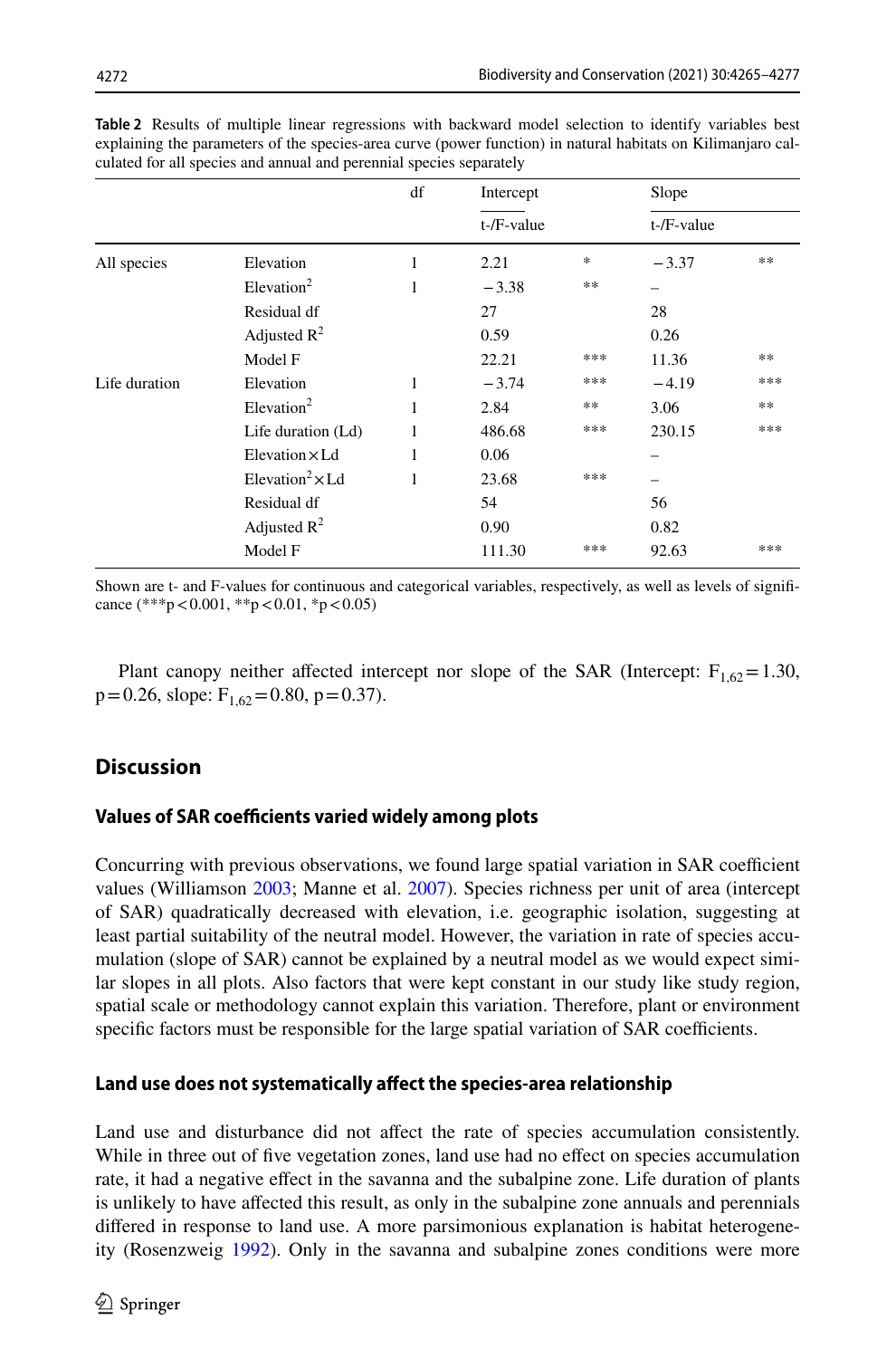

Elevation (m.a.s.l.)

<span id="page-8-0"></span>**Fig. 3** Relationship between elevation and the two parameters of the species-area curve (power function) calculated for all species (**a**, **b**), and annual and perennial species (**c**, **d**) in natural habitats on Kilimanjaro shown as multiple linear regression after model selection with elevation and quadratic elevation (**a**, **b**) and life duration (**c**, **d**) as initial explanatory variables. Statistical results of the multiple linear regressions after model selection are shown in Table [2](#page-7-0)

heterogeneous in natural than disturbed habitats. An indication for this is that in natural habitats of the subalpine zone species richness was lower in smaller, but not in larger areas compared with disturbed habitats. Thus, species must have been more heterogeneously distributed in natural than disturbed habitats, resulting in a steeper SAR. The explanation is probably the leveling efect of strong disturbance, in case of the subalpine vegetation fre and in case of the savanna ploughing. Every year fres occur in the subalpine ericaceous belt (Hemp  $2005$ ) of Kilimanjaro, the last one in October 2020 destroying over 90 km<sup>2</sup> of bushland. This creates a vegetation of similar age and structure. The annual ploughing in the savanna has a similar efect.

In contrast to our expectations, land use and disturbance did not negatively afect species richness per unit area in any vegetation zone. In fact, in the subalpine belt, species richness was even smaller in natural than in disturbed habitats, though in larger plots the diference was levelled out. There are two possible explanations for this observation. First, disturbance may not have been severe enough to negatively afect species richness. Low to moderate disturbance is known to have a neutral or even positive efect on species richness (Grime [1973](#page-11-31); Boch et al. [2013](#page-11-32)). As in many vegetation zones on Mt. Kilimanjaro disturbance intensity is low or has occurred many years ago (Agrawala et al. [2003;](#page-10-0) Hemp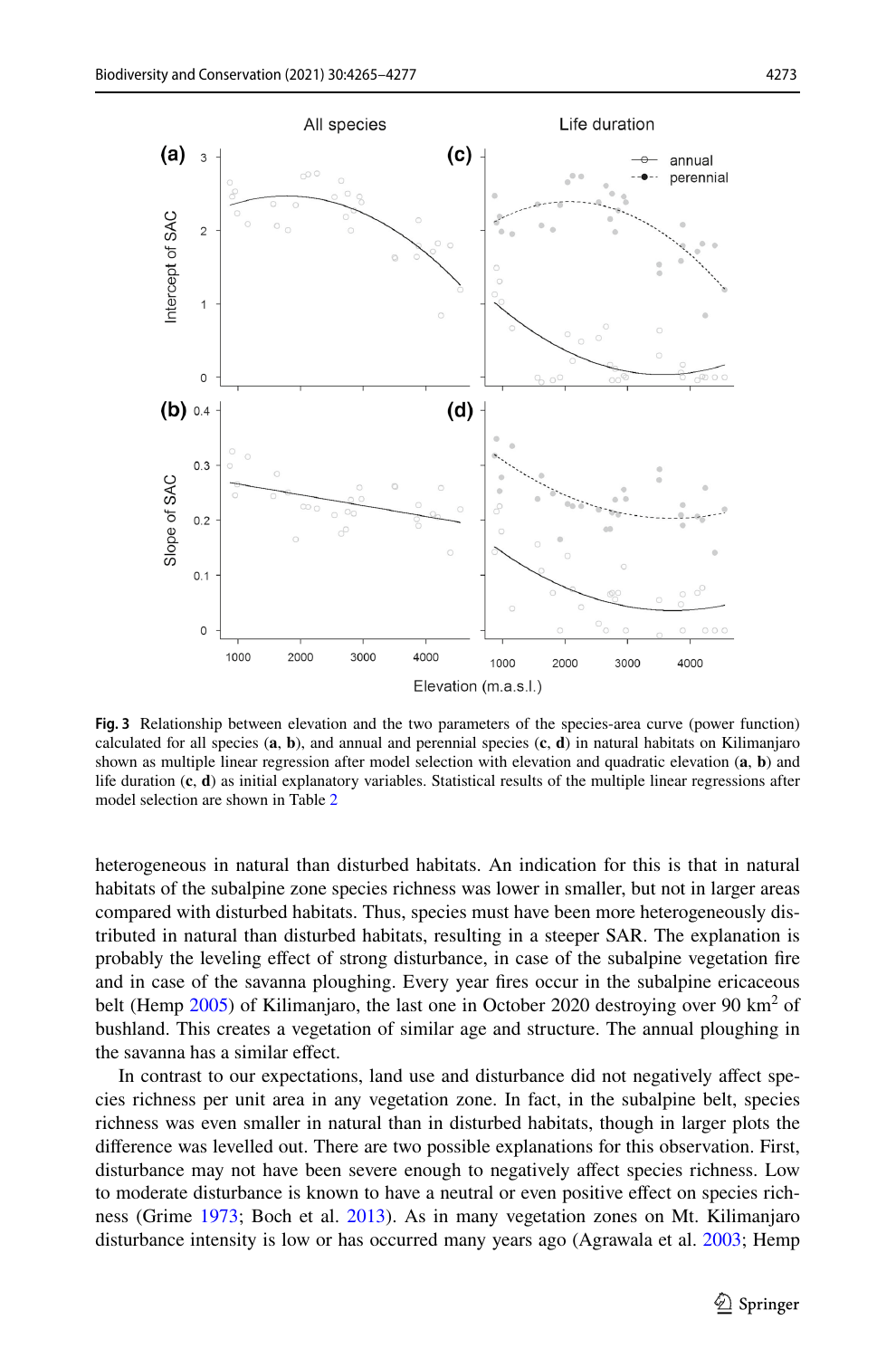[2006b\)](#page-11-23), it may have led to similar species numbers in natural and disturbed habitats. This holds true in particular in the middle montane forest belt, where disturbance intensity is low or has occurred many years ago (Agrawala et al. [2003](#page-10-0); Hemp [2006b\)](#page-11-23), resulting not only in similar species numbers but also in similar structure and biomass of natural and disturbed habitats (Rutten et al. [2015\)](#page-12-12). Second, disturbance may have created new habitats, resulting in change in species composition instead of richness. Indeed, the number of unique species was high in both natural and disturbed habitats of each vegetation zone. This species turnover may have outbalanced the species loss due to disturbance of natural habitats.

### **Elevation changes the species‑area relationship in natural vegetation**

Species richness per unit area decreased quadratically with increasing elevation. The peak in the montane zone was possibly caused by the strong vertical vegetation structure and thus occurrence of epiphytes and vines, and due to spillover efects from upper and lower vegetation zones (Rosenzweig [1992](#page-12-14)). In contrast to the perennial species richness, which followed the same pattern as overall species richness, annual richness was highest in the lower vegetation zones, where frequent droughts inhibit longevity of herbaceous species.

Species accumulation rate decreased linearly with elevation. Although we expected this pattern, it could not be attributed to the changing proportion of annual and perennial species with elevation. Probably, habitat heterogeneity decreased with elevation, leading to a decrease in species accumulation rate. Savanna vegetation is known to be extremely heterogeneous (Solbrig et al. [1996\)](#page-12-15), while at least on Kilimanjaro, the vegetation in the alpine zone is less heterogeneous. A decrease of species accumulation rate with elevation has been found before (Qiao et al. [2012](#page-12-7)). Whether this pattern can generally be observed, remains to be studied.

### **Open and closed canopy plots do not difer in species‑area relationship**

Vegetation studies in temperate regions emphasize higher homogeneity and slower species accumulation rate of open than closed habitats (Mueller-Dombois and Ellenberg [1974;](#page-11-17) Barkman [1989;](#page-11-33) Dolnik and Breuer [2008](#page-11-19)). However, plant canopy on Kilimanjaro did not afect any of the parameters of the SAR. The most likely explanation for this is the vertical vegetational zonation. In tropical forests, tree species are often covered with epiphytes and lianas, leading to a layer structure, while in open-canopy habitats there is usually only one vegetation layer. In certain forest types of Kilimanjaro more species grow in the epiphyte layer than on the forest floor (Hemp [2006b](#page-11-23)). Therefore, the number of individuals per unit of area is probably similar despite the occurrence of large space demanding tree individuals. This is likely to lead to similar species numbers and accumulation rate in open- and closed-canopy habitats.

## **Conclusion**

Area systematically modulates the efect of elevation on species richness. In higher elevations, a smaller plot size is needed to capture a large proportion of total species richness than in lower elevations, possibly due to lower habitat heterogeneity and lower total species number. In contrast, area does not systematically modulate the efect of land use and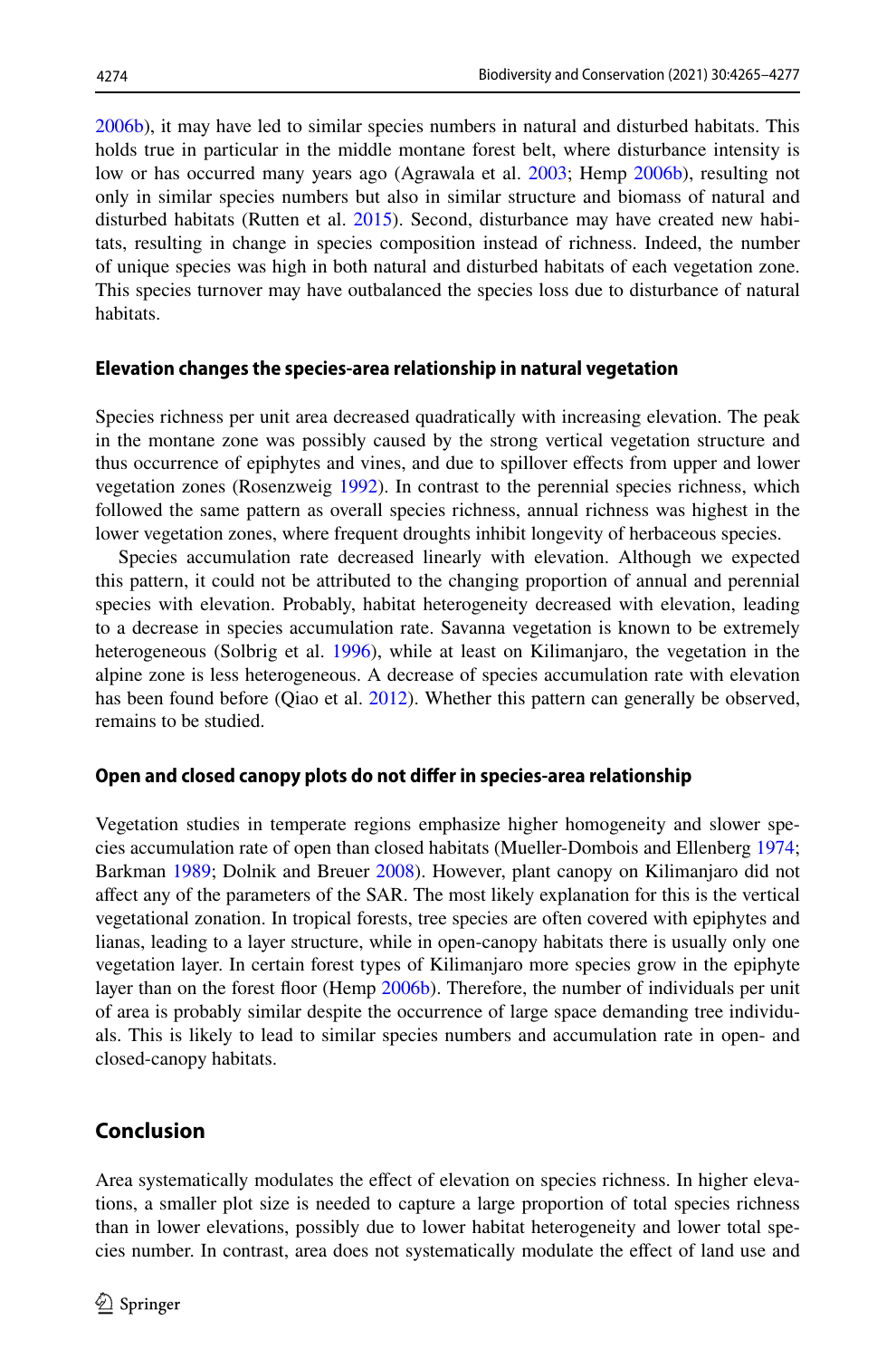disturbance on species richness, although it may in special cases, and this result is equally valid for annual and perennial species. In particular, in the subalpine zone species richness of undisturbed forests was lower in smaller, but not in larger areas compared with disturbed habitats. Here, fres as the main disturbance that occur regularly in the ericaceous belt of Kilimanjaro have a strong levelling efect, reducing heterogeneity and variety of microhabitats of large areas.

There is no indication that open- and closed-canopy habitats difer in SARs, probably due to a distinct vertical vegetational zonation in tropical forests. Therefore, a  $50\times20$  m plot seems to be suitable to record both forest and grassland vegetation in afromontane regions.

Our study shows the importance of taking area into account when conducting ecological experiments. Especially studies looking at elevational efects on species richness should carefully choose plot size to avoid confounding efects on their results. Furthermore, for studies of diversity patterns in highly structured tropical montane forests it is necessary to include all functional groups (in particular the epiphyte layer) and not only the trees as in most studies. Despite more than a hundred years of studying species-area relationships, the pattern and mechanism behind it is still not fully understood.

**Supplementary Information** The online version contains supplementary material available at [https://doi.](https://doi.org/10.1007/s10531-021-02304-6) [org/10.1007/s10531-021-02304-6.](https://doi.org/10.1007/s10531-021-02304-6)

Acknowledgements We thank COSTECH, TAWIRI, TANAPA and the Immigration Office of Moshi for granting the necessary permits, Andreas Ensslin (Geneva) for conducting the LAI measurements and the Deutsche Forschungsgemeinschaft (DFG) for funding. The study was carried out in the frame of the DFGresearch unit "Kilimanjaro under global change".

**Funding** Open Access funding enabled and organized by Projekt DEAL. This study was funded by the German research foundation (Deutsche Forschungsgemeinschaft, DFG).

**Data availability** Data are published via GFBio [\(https://www.gfbio.org/\)](https://www.gfbio.org/).

### **Declarations**

**Confict of interest** All the authors declared that they have no confict interest to disclose.

**Open Access** This article is licensed under a Creative Commons Attribution 4.0 International License, which permits use, sharing, adaptation, distribution and reproduction in any medium or format, as long as you give appropriate credit to the original author(s) and the source, provide a link to the Creative Commons licence, and indicate if changes were made. The images or other third party material in this article are included in the article's Creative Commons licence, unless indicated otherwise in a credit line to the material. If material is not included in the article's Creative Commons licence and your intended use is not permitted by statutory regulation or exceeds the permitted use, you will need to obtain permission directly from the copyright holder. To view a copy of this licence, visit [http://creativecommons.org/licenses/by/4.0/.](http://creativecommons.org/licenses/by/4.0/)

### **References**

- <span id="page-10-0"></span>Agrawala S, Moehner A, Hemp A, van Aalst M, Hitz S, Smith J, Meena H, Mwakifwamba SM, Hyera T, Mwaipopo OU (2003) Delevopment and climate change in Tanzania: focus on Mount Kilimanjaro. Environment directorate and development co-operation directorate, OCDE Paris
- <span id="page-10-1"></span>Appelhans T, Mwangomo E, Otte I, Detsch F, Nauss T, Hemp A (2016) Eco-meteorological characteristics of the southern slopes of Kilimanjaro, Tanzania. Int J Climatol 36:3245–3258. [https://doi.org/10.1002/](https://doi.org/10.1002/joc.4552) [joc.4552](https://doi.org/10.1002/joc.4552)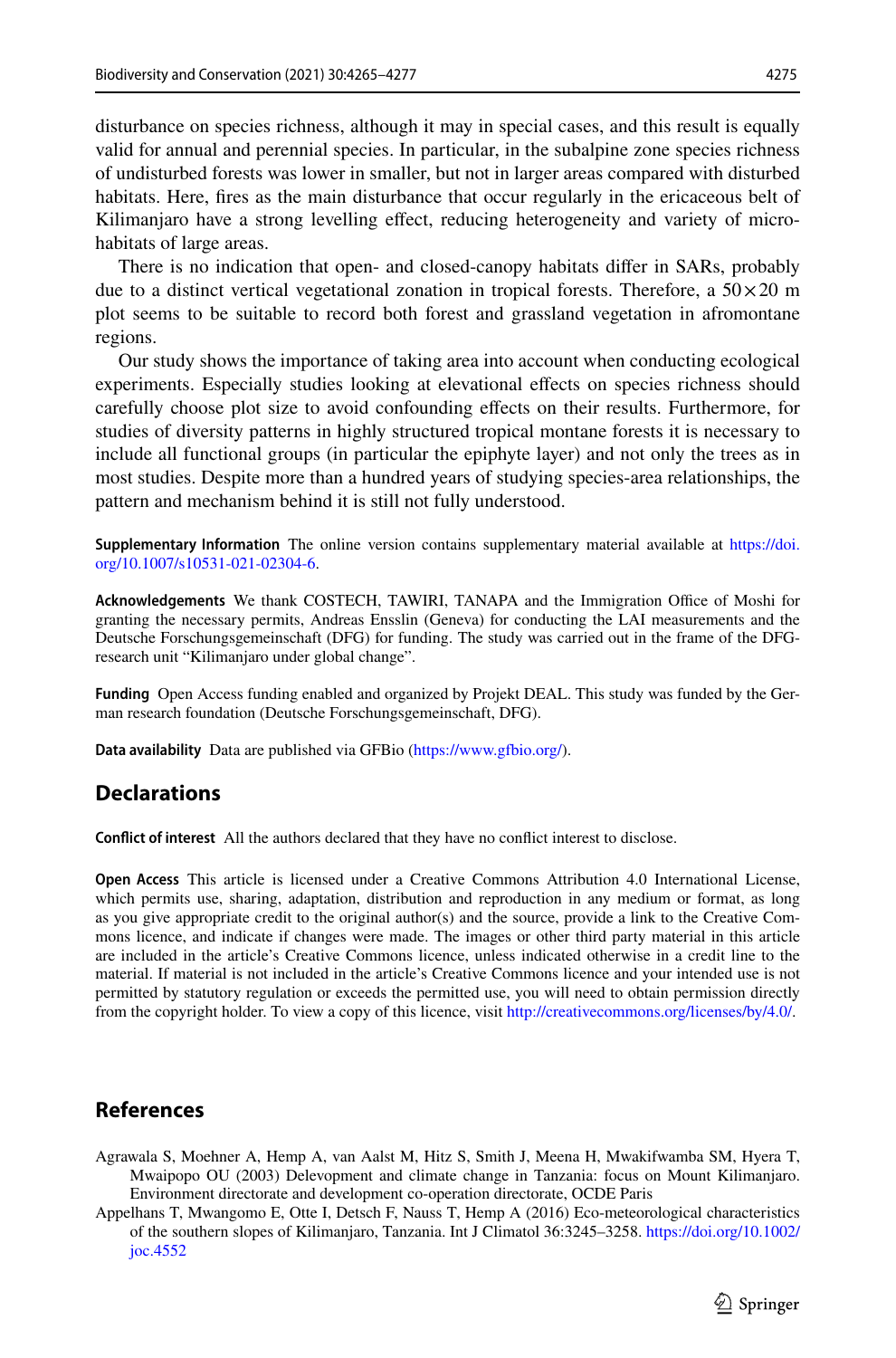<span id="page-11-8"></span>Arrhenius O (1921) Species and area. J Ecol 9:95–99

- <span id="page-11-14"></span>Azovsky AI (2002) Size-dependent species-area relationships in benthos: is the world more diverse for microbes? Ecography 25:273–282
- <span id="page-11-33"></span>Barkman JJ (1989) A critical-evaluation of minimum area concepts. Vegetatio 85:89–104

<span id="page-11-32"></span>Boch S, Prati D, Muller J, Socher S, Baumbach H, Buscot F, Gockel S, Hemp A, Hessenmoller D, Kalko EKV, Linsenmair KE, Pfeifer S, Pommer U, Schoning I, Schulze ED, Seilwinder C, Weisser WW, Wells K, Fischer M (2013) High plant species richness indicates management-related disturbances rather than the conservation status of forests. Basic Appl Ecol 14:496–505

<span id="page-11-29"></span>Braun-Blanquet J (1964) Pflanzensoziologie. Wien

- <span id="page-11-3"></span>Cencini M, Pigolotti S, Munoz MA (2012) What ecological factors shape species-area curves in neutral models? PLoS ONE 7:e38232
- <span id="page-11-5"></span><span id="page-11-1"></span>Connor EF, McCoy ED (1979) Statistics and biology of the species-area relationship. Am Nat 113:791–833 Crawley MJ, Harral JE (2001) Scale dependence in plant biodiversity. Science 291:864–868
- <span id="page-11-9"></span>Dengler J (2009) Which function describes the species-area relationship best? A review and empirical evaluation. J Biogeogr 36:728–744
- <span id="page-11-18"></span>Dierschke H (1994) Pfanzensoziologie Grundlagen und Methoden Ulmer, Stuttgart
- <span id="page-11-19"></span>Dolnik C, Breuer M (2008) Scale dependency in the species-area relationship of plant communities. Folia Geobot 43:305–318
- <span id="page-11-2"></span>Drakare S, Lennon JJ, Hillebrand H (2006) The imprint of the geographical, evolutionary and ecological context on species-area relationships. Ecol Lett 9:215–227
- <span id="page-11-27"></span>Ferger SW, Schleuning M, Hemp A, Howell KM, Böhning-Gaese K (2014) Food resources and vegetation structure mediate climatic efects on species richness of birds. Glob Ecol Biogeogr 23:541–549. <https://doi.org/10.1111/geb.12151>
- <span id="page-11-28"></span>Ferger SW, Peters MK, Appelhans T, Detsch F, Hemp A, Nauss T, Otte I, Böhning-Gaese K, Schleuning M, Feeley K (2017) Synergistic efects of climate and land use on avian beta-diversity. Divers Distrib 23:1246–1255.<https://doi.org/10.1111/ddi.12615>
- <span id="page-11-0"></span>Gaston KJ (2000) Global patterns in biodiversity. Nature 405:220–227
- <span id="page-11-31"></span>Grime JP (1973) Control of species density in herbaceous vegetation. J Environ Manag 1:151–167
- <span id="page-11-15"></span>Harte J, Zillio T, Conlisk E, Smith AB (2008) Maximum entropy and the state-variable approach to macroecology. Ecology 89:2700–2711
- <span id="page-11-20"></span>Hemp A (2005) Climate change-driven forest fres marginalize the impact of ice cap wasting on Kilimanjaro. Glob Change Biol 11:1013–1023
- <span id="page-11-21"></span>Hemp A (2006a) Continuum or zonation? Altitudinal gradients in the forest vegetation of Mt Kilimanjaro. Plant Ecol 184:27–42
- <span id="page-11-23"></span>Hemp A (2006b) Vegetation of Kilimanjaro: hidden endemics and missing bamboo. Afr J Ecol 44:305–328
- <span id="page-11-24"></span>Hemp A (2006c) The banana forests of Kilimanjaro: biodiversity and conservation of the Chagga homegardens. Biodiv Conserv 15:1193–1217
- <span id="page-11-26"></span>Hemp A (2008) Introduced plants on Kilimanjaro: tourism and its impact. Plant Ecol 97:17–29
- <span id="page-11-25"></span>Hemp A, Beck E (2001) Erica excelsa as a fre-tolerating component of Mt Kilimanjaro's forests. Phytocoenologia 31:449–475
- <span id="page-11-22"></span>Hemp A, Zimmermann R, Remmele S, Pommer U, Berauer B, Hemp C, Fischer M (2017) Africa's highest mountain harbours Africa's tallest trees. Biodivers Conserv 26:103–113
- <span id="page-11-7"></span>Hubbell SP (2001) The unifed neutral theory of biodiversity and biogeography. Princeton University Press, Princeton
- <span id="page-11-13"></span>Hulme PE (2008) Contrasting alien and native plant species-area relationships: the importance of spatial grain and extent. Glob Ecol Biogeogr 17:641–647
- <span id="page-11-16"></span>Körner C (2021) Alpine plant life: functional plant ecology of high mountain ecosystems. Springer-Verlag, Berlin Heidelberg
- <span id="page-11-30"></span>LI-COR (2012) LAI-2200 Plant canopy analyzer. Instruction manual. Lincoln, NE.
- <span id="page-11-4"></span>Lomolino MV (2000) Ecology's most general, yet protean pattern: the species-area relationship. J Biogeogr 27:17–26
- <span id="page-11-10"></span>MacArthur RH (1965) Patterns of species diversity. Biol Rev Camb Philos Soc 40:510–533
- <span id="page-11-6"></span>MacArthur RH, Wilson EO (1963) Equilibrium-theory of insular zoogeography. Evolution 17:373–387

<span id="page-11-12"></span><span id="page-11-11"></span>MacArthur RH, Wilson EO (1967) The theory of island biogeography. Princeton University Press, Princeton Manne LL, Williams PH, Midgley GF, Thuiller W, Rebelo T, Hannah L (2007) Spatial and temporal varia-

- tion in species-area relationships in the Fynbos biological hotspot. Ecography 30:852–861
- <span id="page-11-17"></span>Mueller-Dombois D, Ellenberg H (1974) Aims and methods of vegetation ecology. Wiley & Sons, New York